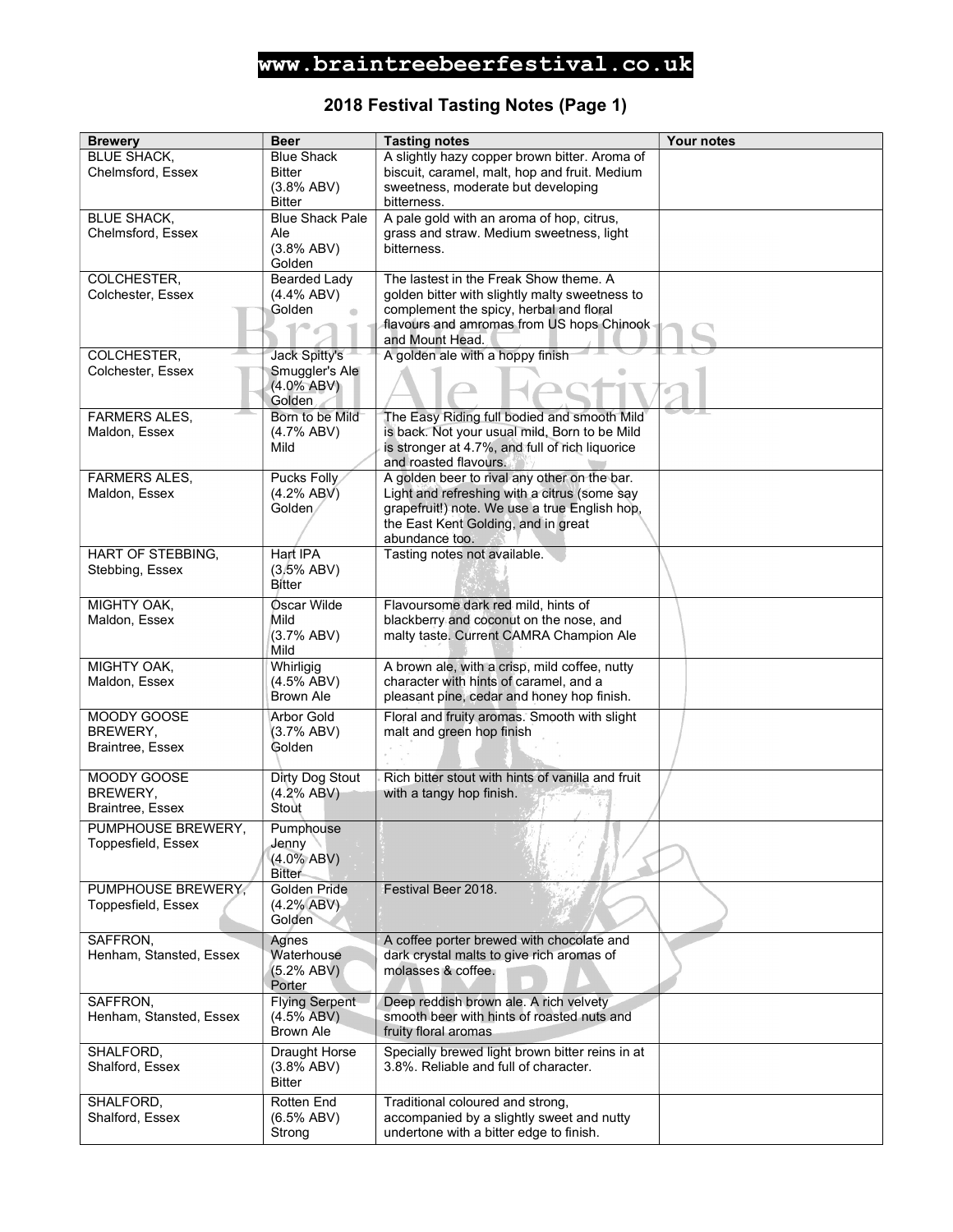### 2018 Festival Tasting Notes (Page 2)

| <b>Brewery</b>            | <b>Beer</b>                      | <b>Tasting notes</b>                                         | Your notes |
|---------------------------|----------------------------------|--------------------------------------------------------------|------------|
| SILKS BREWERY,            | Molly's Jolly                    | A dark and delicious mild with smooth                        |            |
| Sible Hedingham, Essex    | Mild                             | chocolate and roasted coffee for a moreish.                  |            |
|                           | $(4.0\%$ ABV)                    | mellow flavour.                                              |            |
|                           | Mild                             |                                                              |            |
| SILKS BREWERY,            | Old Man Shirv                    | Like the legend this copper coloured ale is full             |            |
| Sible Hedingham, Essex    | $(4.5\%$ ABV)                    | of character. A smooth and fruity ale using                  |            |
|                           | <b>Bitter</b>                    | classic Fuggle and Challenger hops, it has a                 |            |
|                           |                                  | rich malty aroma that leaves a lasting                       |            |
|                           |                                  | impression.                                                  |            |
| <b>VENDETTA BREWING</b>   | <b>Irish Red Ale</b>             | Wonderfully traditionally crafted, complex                   |            |
| COMPANY,                  | $(5.0\%$ ABV)                    | tasting yet balanced beer using 6 grain                      |            |
| Southend-on-Sea, Essex    | Red Ale                          | varieties.                                                   |            |
| <b>VENDETTA BREWING</b>   | Vendetta Gold                    | Classic easy drinking light session gold with a              |            |
| COMPANY,                  | $(4.0\%$ ABV)                    | nice tropical fruit and pine hop aroma using                 |            |
| Southend-on-Sea, Essex    | Golden                           | German & American hop varieties.                             |            |
| THE WHITE HART            | <b>Hill Climber</b>              |                                                              |            |
| BREWERY,                  | $(4.6\%$ ABV)                    |                                                              |            |
| Halstead, Essex           | <b>Bitter</b>                    |                                                              |            |
|                           |                                  |                                                              |            |
| WIBBLERS,                 | Apprentice                       | This was meant to be a totally different beer                |            |
| Mayland, Essex            | (3.9% ABV)                       | but Jeremy aka Dad aka The Apprentice                        |            |
|                           | Golden                           | added Polish Marynka hops instead of                         |            |
|                           |                                  | Challenger ones. We must let him do this                     |            |
|                           |                                  | again though as it's a fine beer! Golden in                  |            |
|                           |                                  | colour, hoppy nose and definitely a session<br>beer.         |            |
| WIBBLERS,                 | Triple N - Nutty                 | Well balanced melon - citrus with pine and                   |            |
| Mayland, Essex            | Nettie's Nectar                  | malty aroma. Finish is spicy and slightly                    |            |
|                           | (6.5% ABV)                       | resinous with a bitter finish.                               |            |
|                           | Golden                           |                                                              |            |
| <b>GREEN JACK,</b>        | Orange Wheat                     | Light with grainy fruit, citrus and marmalade                |            |
| Lowestoft, Suffolk        | (4.2% ABV)                       | flavours, the big favourite of our regulars and              |            |
|                           | Wheat/Fruit                      | locals.                                                      |            |
|                           |                                  |                                                              |            |
| TURPINS.                  | Strawberry<br>Haze               | Aromas: citrus, blueberry and strawberry.                    |            |
| Pampisford, Cambs.        |                                  | Flavours: tropical fruit, pine and a hint of<br>strawberries |            |
|                           | (3.9% ABV)<br><b>Wheat/Fruit</b> |                                                              |            |
| ALLENDALE,                | <b>Wagtail Best</b>              | A traditional Best Bitter. Superbly balanced                 |            |
| Allendale, Northumberland | <b>Bitter</b>                    | with a floral hop aroma from Goldings and                    |            |
|                           | (3.8% ABV)                       | Fuggles hops.                                                |            |
|                           | Bitter                           |                                                              |            |
| ALLENDALE,                | Golden Plover                    | Blonde beer with delicate floral aroma with                  |            |
| Allendale, Northumberland | $(4.0\%$ ABV)                    | hints of citrus.                                             |            |
|                           | Golden                           |                                                              |            |
| AYR,                      | Leezie Lundie                    | The nose has Grapefruit and Pine which                       |            |
| Ayr, Ayrshire             | Pale Ale                         | slowly opens up to give a delicate sweet                     |            |
|                           | (3.8% ABV)                       | maltiness. The palate is full and creamy with                |            |
|                           | Golden                           | a long refreshing finish.                                    |            |
| AYR,                      | Jolly Beggars                    | A traditional Best Bitter style beer with a                  |            |
| Ayr, Ayrshire             | Best Bitter                      | malty backbone and the flavours of toffee,                   |            |
|                           | (4.2% ABV)                       | fruit and citrus hops. Hopped with German                    |            |
|                           | <b>Bitter</b>                    | Brewers Gold.                                                |            |
| AYR,                      | Rabbies Porter                   | A robust and full bodied Porter style beer with              |            |
| Ayr, Ayrshire             | (4.3% ABV)                       | a rich flavor of dark treacle and fruits and a               |            |
|                           | Porter                           | slightly smoky edge. Hopped with UK                          |            |
|                           |                                  | Challenger and Progress.                                     |            |
| BUSHY'S,                  | Ruby 1874 Mild                   | An authentic 100% malt brewed mild with a                    |            |
| Douglas, Isle of Man      | (3.5% ABV)                       | fine aroma of crystal malt and fuggles and                   |            |
|                           | Mild                             | challenger hops. Deep red in colour, the                     |            |
|                           |                                  | flavour is well balanced creating a popular                  |            |
|                           |                                  | session beer.                                                |            |
| BUSHY'S,                  | <b>Manx Bitter</b>               | An aroma of pale malt and hops introduces                    |            |
| Douglas, Isle of Man      | (3.8% ABV)                       | you to a beautifully hoppy bitter beer, despite              |            |
|                           | <b>Bitter</b>                    | the predominant hop character, malt is also                  |            |
|                           |                                  | evident, fresh and clean tasting.                            |            |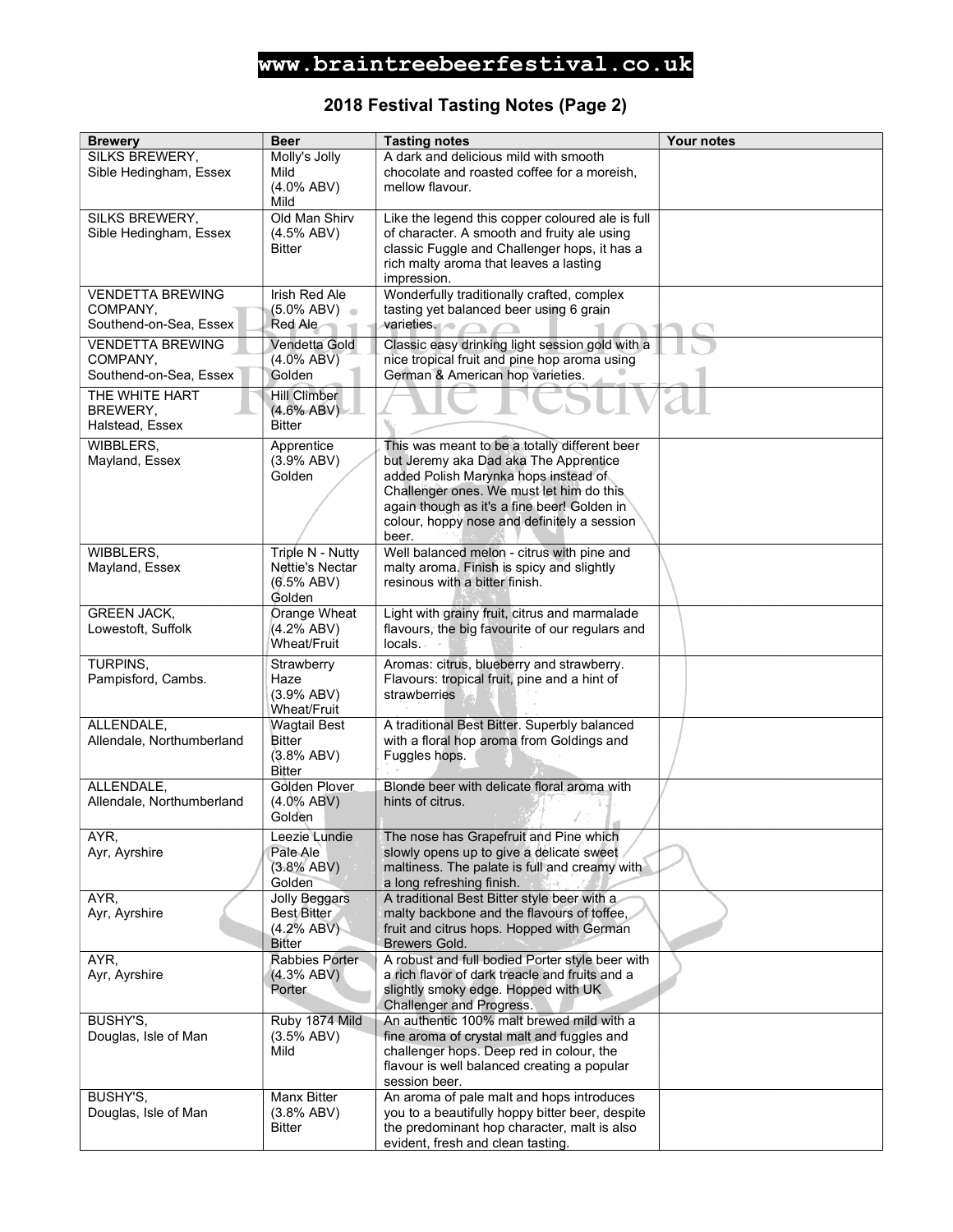### 2018 Festival Tasting Notes (Page 3)

| <b>Brewery</b>                 | <b>Beer</b>                          | <b>Tasting notes</b>                                                                | Your notes |
|--------------------------------|--------------------------------------|-------------------------------------------------------------------------------------|------------|
| DRYGATE,                       | Seven Peaks                          | A Mosaic hop IPA with bold and incredibly                                           |            |
| Glasgow                        | <b>IPA</b>                           | complex hop aromatics and a crisp dry malt                                          |            |
|                                | $(5.0\%$ ABV)                        | backbone.                                                                           |            |
|                                | <b>Bitter</b>                        |                                                                                     |            |
| ENNERDALE,                     | Darkest                              | A dark bitter, remarkably quaffable beer with                                       |            |
| Frizington, Cumbria            | (4.2% ABV)                           | a rich, velvety texture, a definite chocolate                                       |            |
|                                | <b>Bitter</b>                        | flavour and a creamy head.                                                          |            |
| ENNERDALE,                     | <b>Wild Ennerdale</b>                | A golden amber coloured real ale, well-                                             |            |
| Frizington, Cumbria            | (4.2% ABV)                           | hopped with two varieties of English grown                                          |            |
|                                | Golden                               | hops, yielding a good hop aroma and well                                            |            |
|                                |                                      | rounded bitterness. Brewed in association                                           |            |
|                                |                                      | with the Wild Ennerdale Partnership which                                           |            |
|                                |                                      | aims to allow the Ennerdale landscape to                                            |            |
|                                |                                      | evolve                                                                              |            |
| HAWKSHEAD,                     | Hawkshead                            | A pale, hoppy and bitter ale: a slight<br>elderflower aroma from Slovenian "Celeia" |            |
| Staveley, Cumbria              | <b>Bitter</b><br>(3.7% ABV)          | hops, followed by long bitterness. The hikers'                                      |            |
|                                | <b>Bitter</b>                        | favourite -- the perfect thirst quencher after a                                    |            |
|                                |                                      | day on the Fells. A great session bitter.                                           |            |
| HIGH HOUSE FARM,               | Nel's Best                           | Golden coloured premium ale, single hopped                                          |            |
| Matfen, Northumberland         | (4.2% ABV)                           | with Goldings. An easy drinking ale which is                                        |            |
|                                | Golden                               | not overly bitter and has a slight dry finish.                                      |            |
| HIGH HOUSE FARM,               | <b>Black Moss</b>                    | A dark full bodied quality porter with a lightly                                    |            |
| Matfen, Northumberland         | (4.3% ABV)                           | roasted aroma, and a smooth bitter chocolate                                        |            |
|                                | Porter                               | finish. The ale is named after one of the collie                                    |            |
|                                |                                      | dogs that used to work on the farm. It has an                                       |            |
|                                |                                      | ABV of 4.3% and is brewed with farm grown                                           |            |
|                                |                                      | malt, Northumbrian water                                                            |            |
| HIGH HOUSE FARM,               | Matfen Magic                         | Brown in colour and hopped with a                                                   |            |
| Matfen, Northumberland         | (4.8% ABV)                           | combination of Fuggles and Bramling Cross,                                          |            |
|                                | <b>Bitter</b>                        | this traditional premium ale has a beautiful                                        |            |
|                                |                                      | aroma of blackcurrants and autumn fruits with<br>malty/chocolate overtones.         |            |
| HOODED RAM,                    | Jack the Ram                         | This is a classic stout named after my mums                                         |            |
| Douglas, Isle of Man           | Stout                                | dad Jack has rich chocolate coffee aromas                                           |            |
|                                | (4.7% ABV)                           | and is silky smooth to taste                                                        |            |
|                                | Stout                                |                                                                                     |            |
| KELBURN,                       | Pivo Estivo                          | A pale, dry, citrus, hoppy session ale. Its                                         |            |
| Glasgow                        | (3.9% ABV)                           | name is derived from the Czech for Beer and                                         |            |
|                                | Bitter                               | the Italian for Summer.                                                             |            |
| <b>KELBURN.</b>                | <b>Red Smiddy</b>                    | Red Smiddy is a smooth, dry ale with a                                              |            |
| Glasgow                        | $(4.1\%$ ABV)                        | unique spicy aroma and flavour. Its reddish                                         |            |
|                                | <b>Red</b>                           | hue, warm glow and tight head gives it a                                            |            |
|                                |                                      | presence that makes it stand out.                                                   |            |
| KNOPS,<br>Dirleton, E. Lothian | <b>East Coast Pale</b><br>(3.8% ABV) | A straw coloured balanced and light<br>sessionable pale ale. Fuggle hops are used   |            |
|                                | Golden                               | for bittering while the more delicate Bobek                                         |            |
|                                |                                      | and Hersbruker hops are used for aroma and                                          |            |
|                                |                                      | flavour.                                                                            |            |
| KNOPS,                         | California                           | A deep golden coloured, light easy-drinking                                         |            |
| Dirleton, E. Lothian           | Common                               | beer brewed with California ale yeast it has a                                      |            |
|                                | (4.6% ABV)                           | balance of malty/toffee sweetness and a hop                                         |            |
|                                | Golden                               | bite which is refreshing rather than                                                |            |
|                                |                                      | overwhelming.                                                                       |            |
| STEWART,                       | <b>Crossfire APA</b>                 | A New World hopped golden IPA. Pine and                                             |            |
| Edinburgh, Lothian             | (4.3% ABV)                           | citrus aromas on the nose with a distinct malt                                      |            |
|                                | Golden                               | profile and a crisp bitterness. A highly hopped                                     |            |
|                                |                                      | IPA which is both easy drinking and complex<br>in its flavour profile.              |            |
| STEWART,                       | Stewart's 80/-                       | A classic 80/- recipe producing a full bodied,                                      |            |
| Edinburgh, Lothian             | $(4.4\%$ ABV)                        | full flavoured auburn coloured beer. It is easy                                     |            |
|                                | <b>Bitter</b>                        | drinking with a malty aroma, light hop and                                          |            |
|                                |                                      | fruity characteristics and a smooth and                                             |            |
|                                |                                      | creamy texture.                                                                     |            |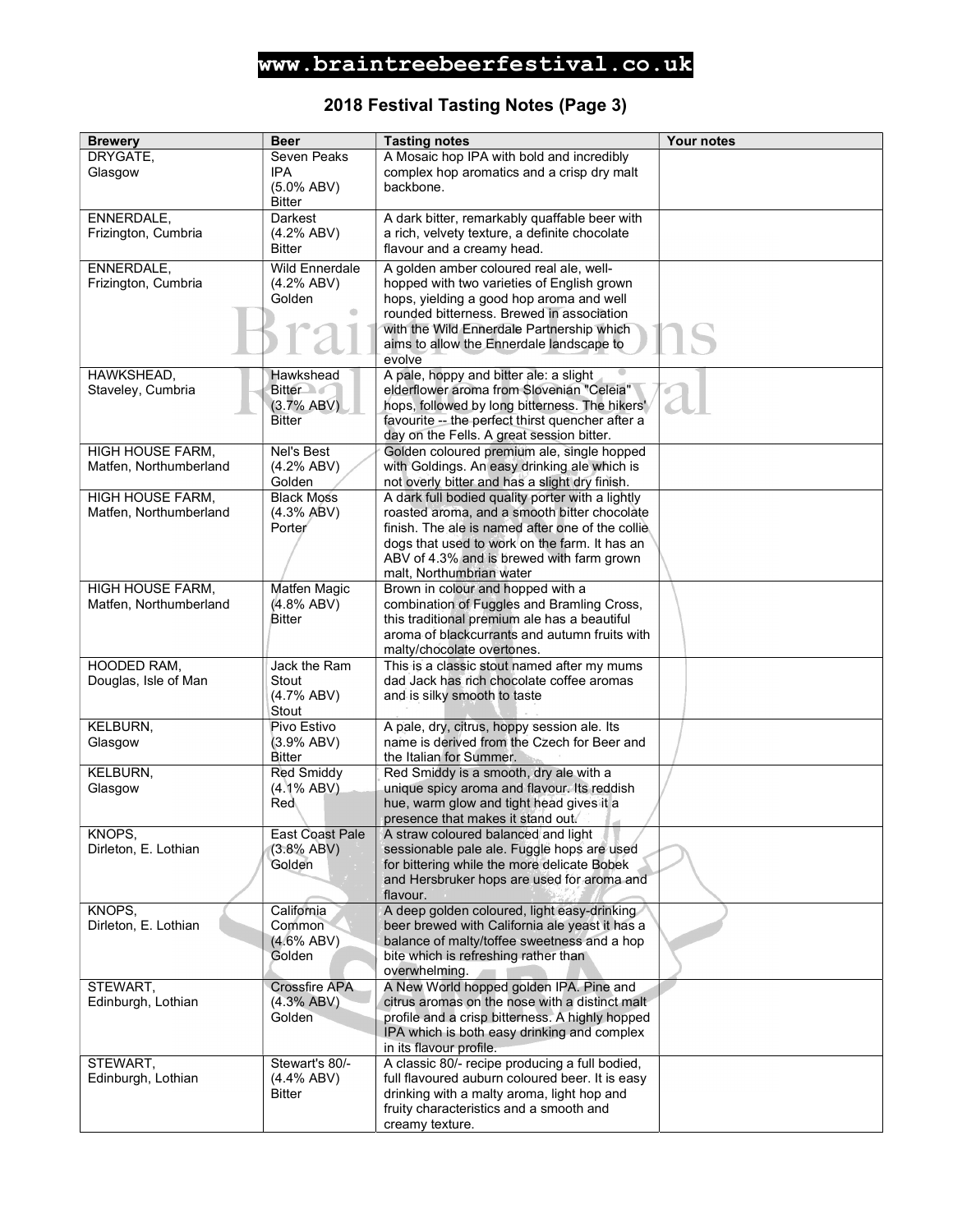### 2018 Festival Tasting Notes (Page 4)

| <b>Brewery</b>                      | <b>Beer</b>            | <b>Tasting notes</b>                                                                         | Your notes |
|-------------------------------------|------------------------|----------------------------------------------------------------------------------------------|------------|
| STRATHAVEN ALES,                    | <b>Craigmill Mild</b>  | A homage to the brewery which is located in                                                  |            |
| Lanarkshire                         | (3.5% ABV)             | a 17th century flourmill this is a typical dark                                              |            |
|                                     | Mild                   | mild beer of that era. A well balanced dark                                                  |            |
|                                     |                        | mild with a rich chocolate aroma. A blend of                                                 |            |
|                                     |                        | American hops give this ale a subtle lingering                                               |            |
|                                     |                        | orange zest aftertaste.                                                                      |            |
| STRATHAVEN ALES,                    | Old Mortality          | A blend of five different types of malt gives                                                |            |
| Lanarkshire                         | $80/-$                 | this dark chestnut coloured ale a rich dried                                                 |            |
|                                     | (4.2% ABV)             | fruit flavour which is beautifully offset by spicy                                           |            |
|                                     | <b>Bitter</b>          | American hops.                                                                               |            |
| STRATHAVEN ALES.<br>Lanarkshire     | Ebony Oatmeal          | A dark inviting oatmeal stout, with a rich<br>chocolate, coffee aroma, hints of dried fruit, |            |
|                                     | Stout<br>(4.4% ABV)    | with a deep satisfying hoppy finish.                                                         |            |
|                                     | Stout                  |                                                                                              |            |
|                                     |                        |                                                                                              |            |
|                                     |                        | The Cider & Perry Bar                                                                        |            |
|                                     |                        |                                                                                              |            |
| APPLE COTTAGE,                      | Ratter                 |                                                                                              |            |
| Hertfordshire                       | (6.7% ABV)             |                                                                                              |            |
|                                     | Cider                  |                                                                                              |            |
| APPLE COTTAGE,                      | Special Branch         |                                                                                              |            |
| Hertfordshire                       | $(7.0\%$ ABV)          |                                                                                              |            |
|                                     | Cider                  |                                                                                              |            |
| BERTIE'S,                           | <b>Galanthus Perry</b> |                                                                                              |            |
| <b>Braintree, Essex</b>             | $(5.0\%$ ABV)          |                                                                                              |            |
|                                     | Perry                  |                                                                                              |            |
| BERTIE'S,                           | <b>OBSession</b>       |                                                                                              |            |
| Braintree, Essex                    | (4.5% ABV)             |                                                                                              |            |
|                                     | Cider                  |                                                                                              |            |
| BIDDENDEN,                          | Stronghold             |                                                                                              |            |
| Kent                                | (8.0% ABV)             |                                                                                              |            |
| C.J.S.                              | Cider<br>Wench         |                                                                                              |            |
| Penrhos, Monmouthshire              | $(6.0\%$ ABV)          |                                                                                              |            |
|                                     | Cider                  |                                                                                              |            |
| CAMBRIDGE CIDER CO.,                | Angry Wasp             |                                                                                              |            |
| Bassingbourn,                       | (6.5% ABV)             |                                                                                              |            |
| Cambridgeshire                      | Cider                  |                                                                                              |            |
| CHRIS' BLEND,                       | Cider                  |                                                                                              |            |
| Great Chesterford, Essex            | (6.9% ABV)             |                                                                                              |            |
|                                     | Cider                  |                                                                                              |            |
| <b>CROMWELL CIDER,</b>              | <b>Cavalier Perry</b>  |                                                                                              |            |
| Huntingdon, Cambs                   | (6.7% ABV)             |                                                                                              |            |
|                                     | Perry                  |                                                                                              |            |
| CROMWELL CIDER,                     | Oliver's               |                                                                                              |            |
| Huntingdon, Cambs                   | Sweetheart             |                                                                                              |            |
|                                     | (6.4% ABV)             |                                                                                              |            |
|                                     | Cider                  |                                                                                              |            |
| DELVIN END CIDERY,                  | Summer                 |                                                                                              |            |
| Delvin End, Sible                   | Festival               |                                                                                              |            |
| Hedingham                           | $(6.5\% ABV)$          |                                                                                              |            |
|                                     | Cider                  |                                                                                              |            |
| DELVIN END CIDERY,                  | <b>Waltzing Wasp</b>   |                                                                                              |            |
| Delvin End, Sible                   | $(7.0\% ABV)$<br>Cider |                                                                                              |            |
| Hedingham<br><b>HECKS FARMHOUSE</b> | Perry                  | <b>Medium Dry</b>                                                                            |            |
| CIDER.                              | (6.5% ABV)             |                                                                                              |            |
| Street, Somerset                    | Perry                  |                                                                                              |            |
| MISS TERRY,                         | Cider                  |                                                                                              |            |
| Great Chesterford, Essex            | $(6.4\%$ ABV)          |                                                                                              |            |
|                                     | Cider                  |                                                                                              |            |
| <b>UDDERS ORCHARD,</b>              | <b>Whisky Cask</b>     |                                                                                              |            |
| Huddersfield, Yorkshire             | $(6.5\%$ ABV)          |                                                                                              |            |
|                                     | Cider                  |                                                                                              |            |
| <b>VILLAGE GREEN</b>                | Cider                  |                                                                                              |            |
| (SUSSEX),                           | (5.7% ABV)             |                                                                                              |            |
| Turners Hill, Sussex (West)         | Cider                  |                                                                                              |            |